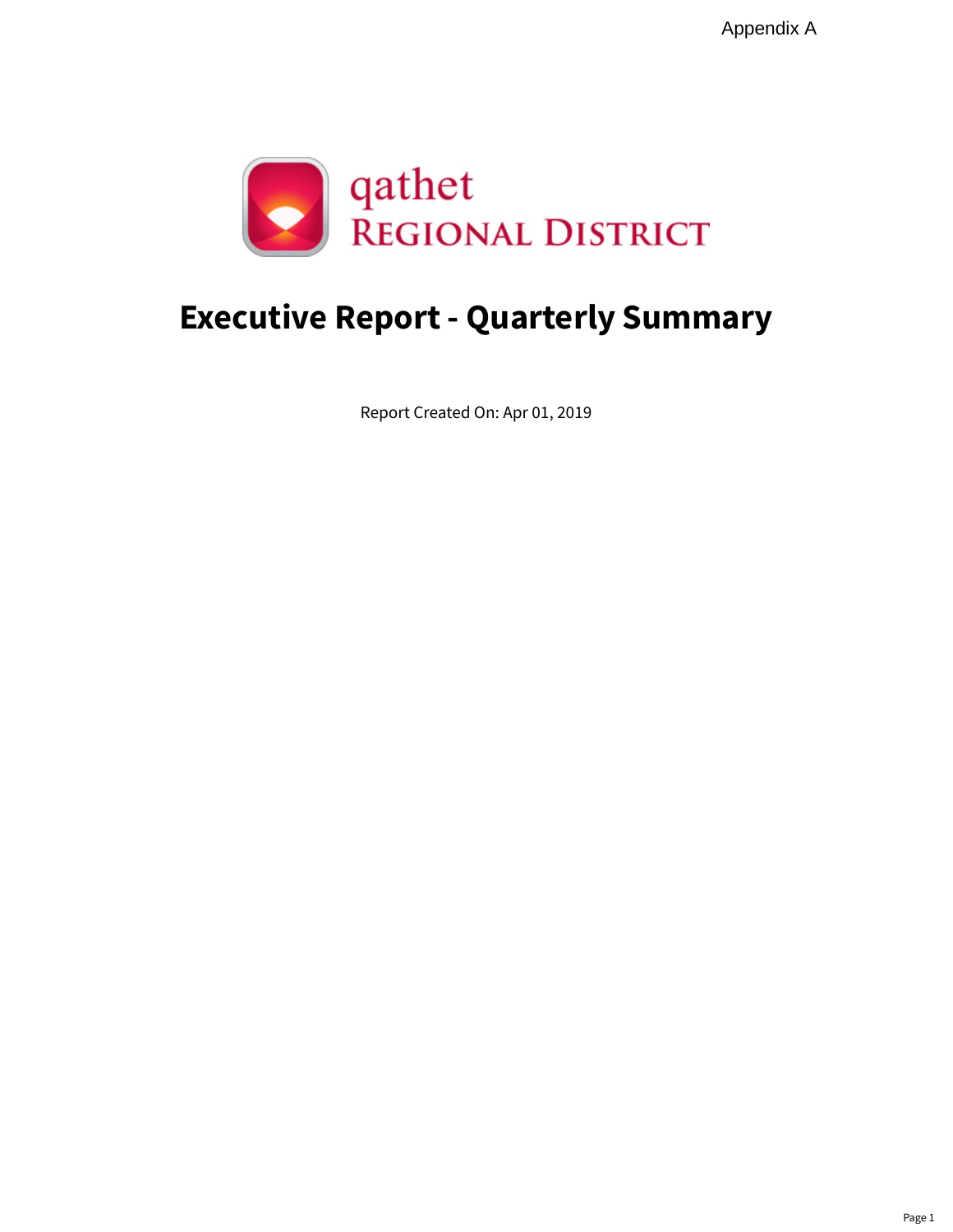

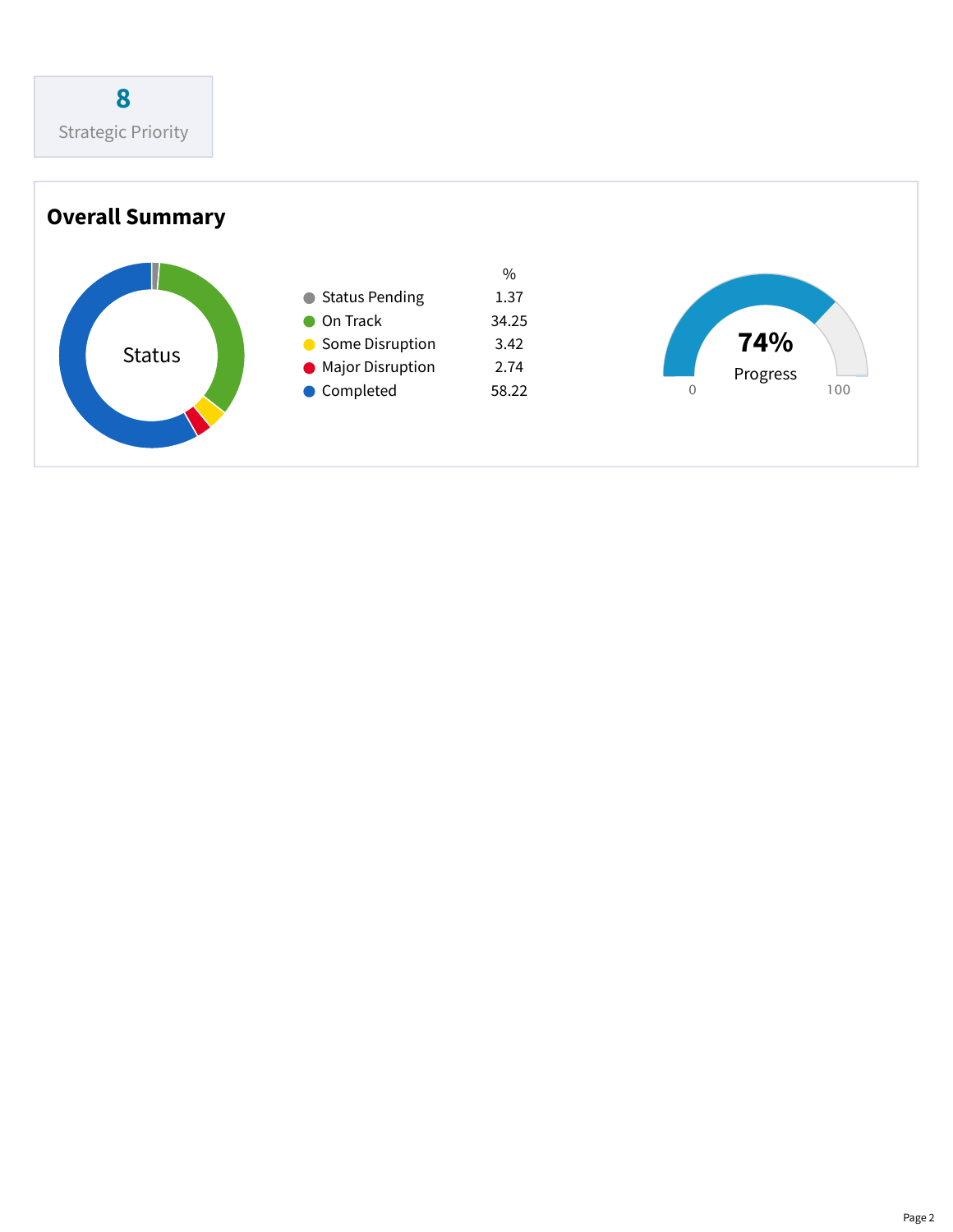## **Plan Summary**





 $\frac{0}{6}$  #

% #

% #

On Track  $100.0$  2

**O** On Track 75.0 3 Some Disruption 25.0 1

**O** On Track 100.0 1